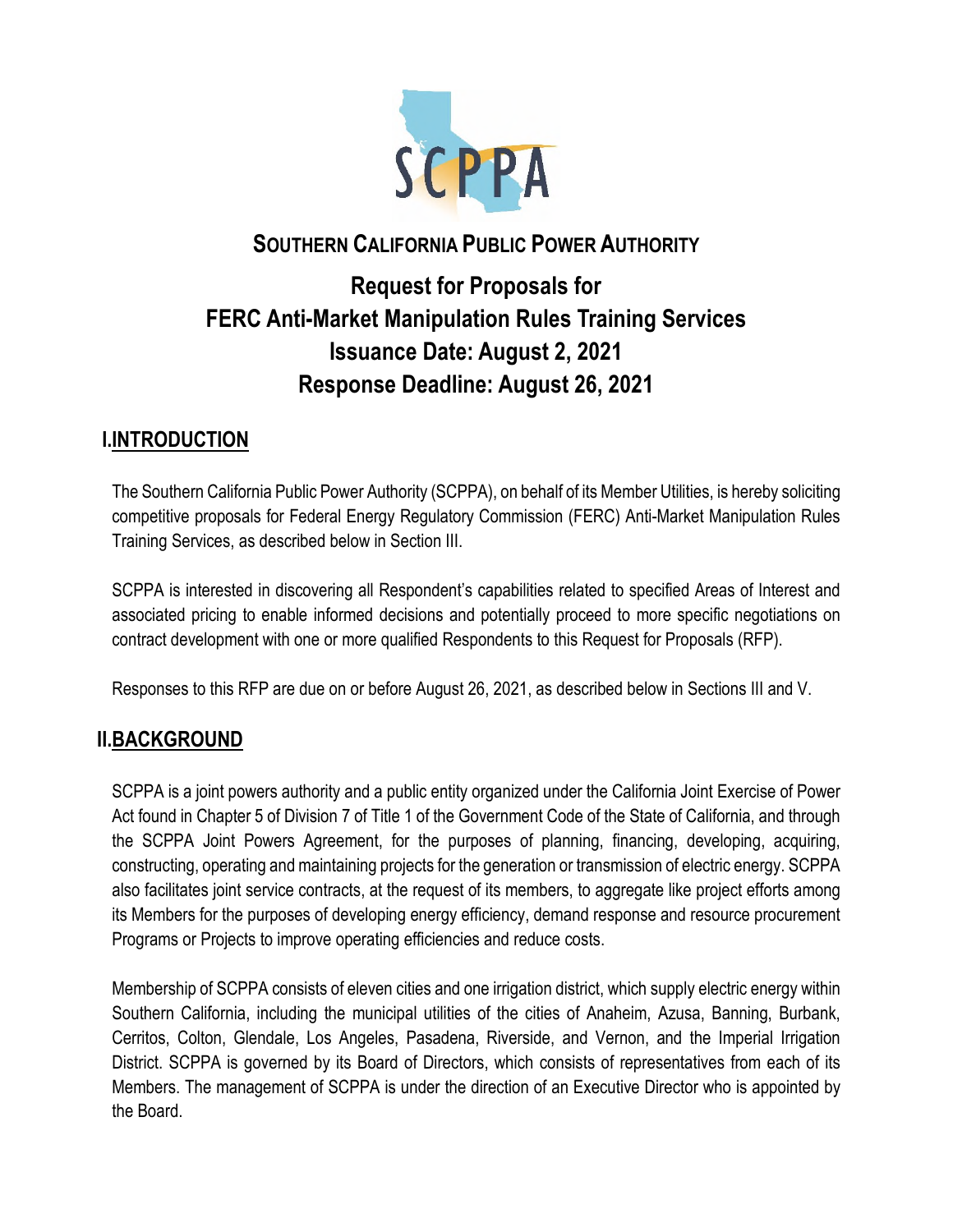Any service contract subsequently entered into by SCPPA pursuant to this RFP would be utilized directly by the interested Members to serve their respective utility customers' needs. The service and work products would be ordered and approved directly by each applicable Member and the billing would be administered through SCPPA.

## **III.AREAS OF INTEREST**

Certain SCPPA Members have expressed interest in a comprehensive annual compliance training on FERC Anti-Market Manipulation Rules for the energy market. The training program should be flexible to allow each participating SCPPA Member to customize the content to its needs and be made available for online learning, in-person training or both. The Potential Respondent and training should provide the following:

- Designed to ensure trainees understand how to comply with the requirements of the FERC Anti-Market Manipulation Rules
- Learn the rules and standards of FERC regarding market manipulation
- Learn how to safeguard against violations
- Learn how to recognize potential violations
- Case examples of manipulation in California energy market
- Rules and standards specific to the California energy market
- Allow users the flexibility to complete the training at their own pace so that users can start and stop the training before completion, then return to the training where they left off.
- Professional monitoring and analysis of changes to the FERC rules and incorporation of the recent developments, pertinent impacts, and enforcement actions into the training content, including highlighting these recent events and developments.
- An examination or test to ensure trainees have understood and can demonstrate their understanding of the subject matter
- Web-based monitoring and/or reporting of the administration of the training content and related examination (for online learning format) that allows a member agency administrator to monitor trainee progress through the training process.
- Ability to customize training for each SCPPA Member based on their requirements
- Provide expertise on the FERC Anti-Market Manipulation Rules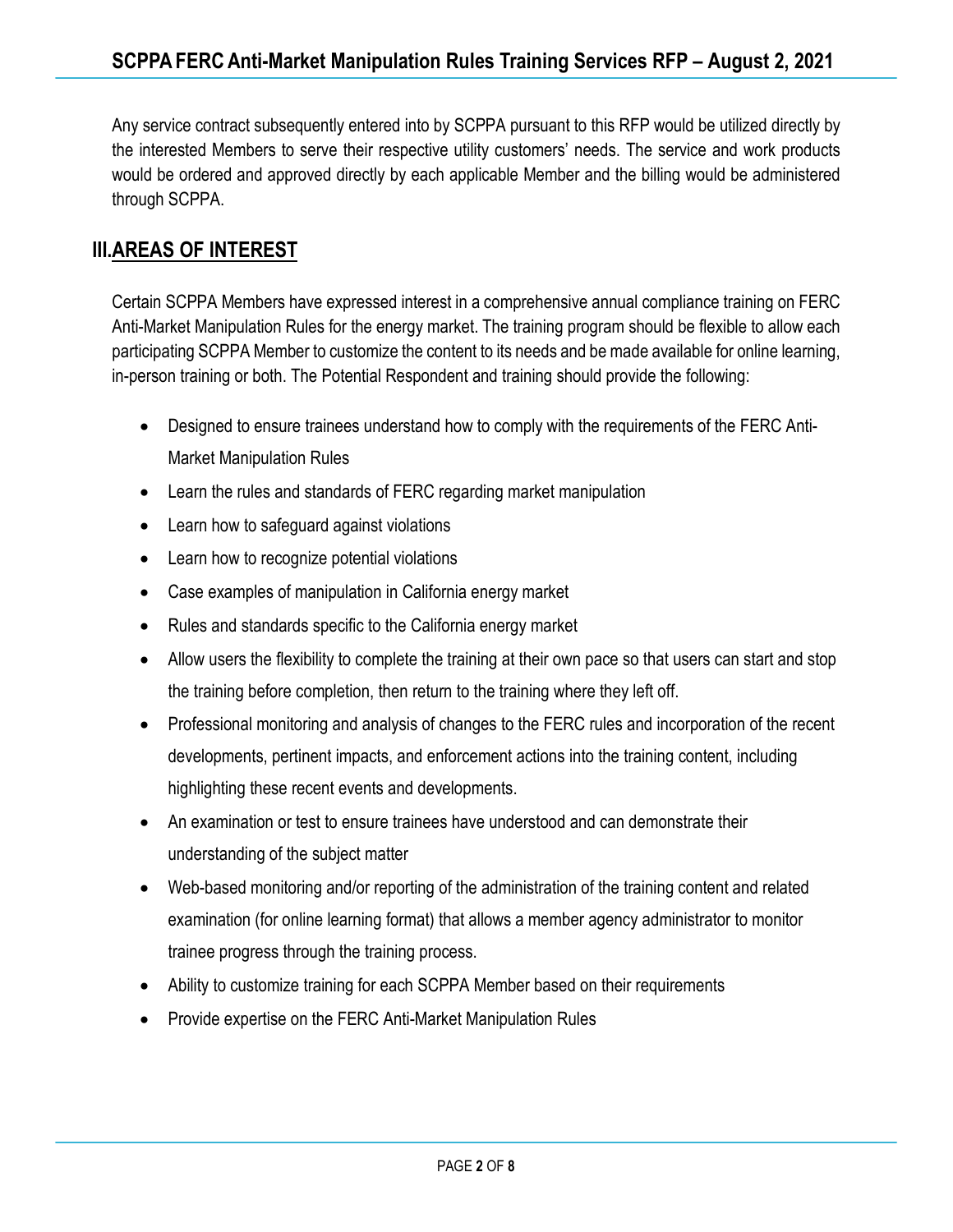## **Timeline / Schedule\***

| <b>SCPPA RFP FOR FERC ANTI-MARKET MANIPULATION RULES</b><br><b>TRAINING SERVICES SELECTION PROCESS</b> |                          |
|--------------------------------------------------------------------------------------------------------|--------------------------|
| <b>SCHEDULE OF REQUIREMENTS</b>                                                                        | <b>TARGET DATE(S)</b>    |
| <b>Issue RFP</b>                                                                                       | August 2, 2021           |
| Inquiries from Potential Respondents                                                                   | August 12, 2021          |
| Responses Due                                                                                          | August 26, 2021          |
| Review of Responses                                                                                    | September - October 2021 |
| Interviews (If Necessary)                                                                              | October 2021             |
| Selection of Respondent(s)                                                                             | October - November 2021  |

**\***Timeline/Schedule is subject to change.

## **IV. PROPOSAL SUBMISSION REQUIRED ELEMENTS**

#### **1. TRANSMITTAL LETTER CONTENT:**

- **A.** A brief statement of the Respondent's understanding of the work to be done and commitment to perform the work as scheduled, including:
	- **I.** statement of work specifications; and
	- **II.** reference to any proposed contractual terms and conditions required by the Respondent; and
	- **III.** a summary of exceptions taken to the RFP requirements; and
	- **IV.** any and all expectations from SCPPA including, but not limited to: requirements definitions, strategy refinement, and staffing requirements to support the proposed training program implementation.
- **B.** An officer authorized to bind must sign the proposal on behalf of the Respondent and must include the following declarations on the transmittal letter:

"This proposal is genuine, and not sham or collusive, nor made in the interest or in behalf of any person not herein named; the Respondent has not directly or indirectly induced or solicited any other Respondent to put in a sham bid, or any other person, firm or corporation to refrain from submitting a proposal; and the Respondent has not in any manner sought by collusion to secure for themselves an advantage over any other Respondent."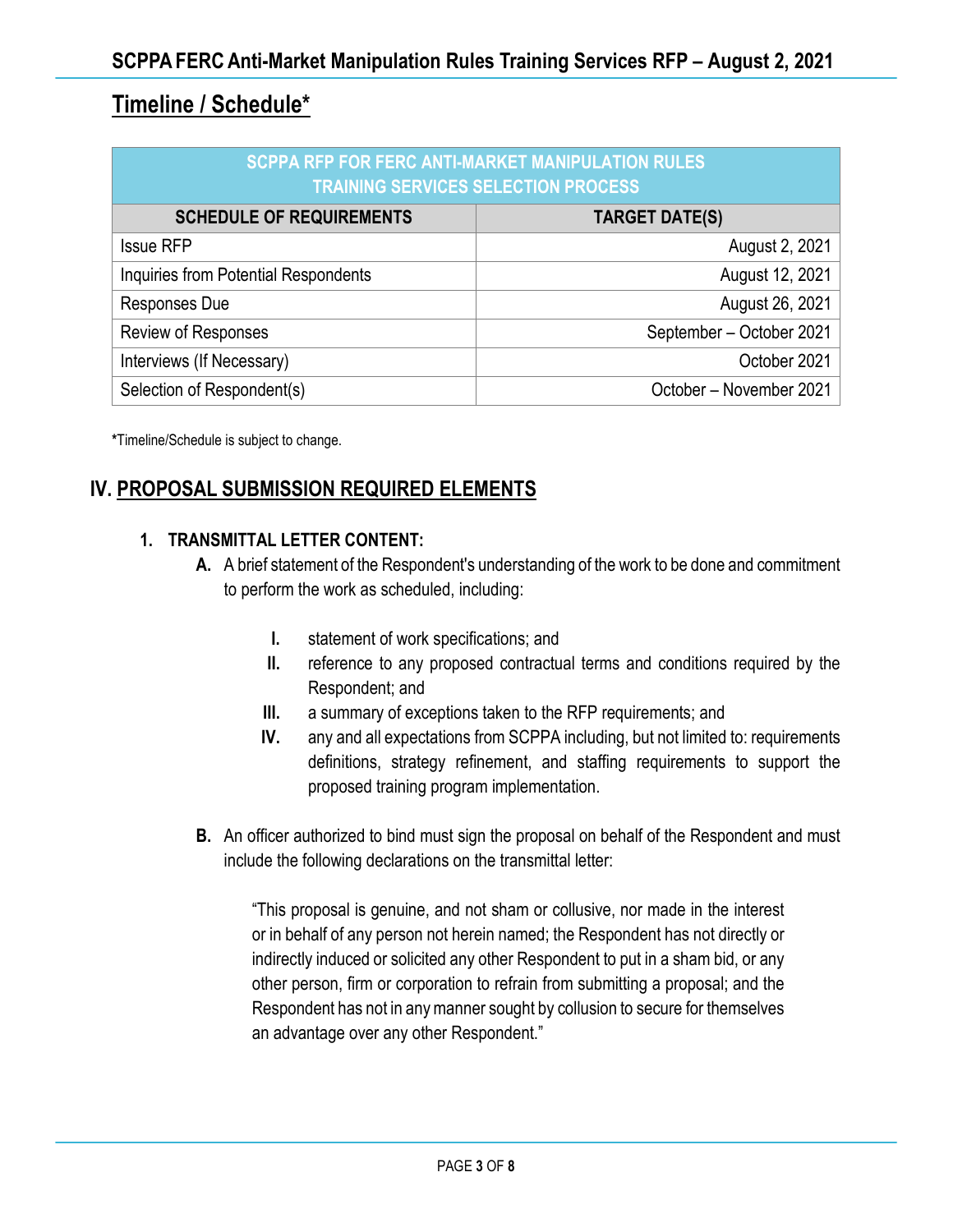## **2. RESPONDENT INFORMATION**:

Provide legal name of Company or Individual, physical street address, the name(s) and title(s) of the individual(s) authorized to represent the Respondent, including telephone number(s) and email address(es).

#### **3. PROPOSAL:**

Proposals must include a description of the proposed training program, how it meets (or does not meet) each of the objectives of this RFP, and a detailed description addressing all of the Areas of Interest. Respondents may also include additional services, products, tasks, task elements and/or functions that may not be part of or included in the RFP, but are deemed by the Respondent to be pertinent and potentially valuable to SCPPA or its Members. SCPPA will have full discretionary authority to consider, accept and/or reject without cause such supplemental information that is not directly requested, included in or made part of the RFP.

#### **4. FEES:**

Pricing in all Proposals should be made based on good faith estimates of the requirements defined in this RFP. Please include all necessary details of specific examples or estimates of the fees, labor rates and service charges. Describe how the fees, rates or charges will be determined. Respondents shall also be prepared to provide a breakdown of the applicable overheads and fringe benefit costs that are part of any labor rates and other direct costs associated with the services to be performed.

The combined number of trainees from potential participating SCPPA Members for this training service is approximately 250. Participating SCPPA Members will need the flexibility to add additional trainees (for online learning) or provide additional training session(s) (for in-person training) as needed during the year due to new employees onboarding.

Please include pricing for: (1) online learning, in-person training, or both; (2) different levels of Member interest, if applicable and (3) costs for annual content update and Member customization including hours and rates, if applicable.

#### **5. EXPERIENCE:**

Respondent shall clearly identify program participants and management team, including:

- **A.** Describe your firm's experience as may be applicable to this RFP, your organizational structure, management qualifications, and other contract related qualifications, including number of years firm has been in business.
- **B.** Specify key employees and describe their qualifications, experience and duties related to this RFP, including the office location(s) where work will be performed, in addition to the physical street address referenced above.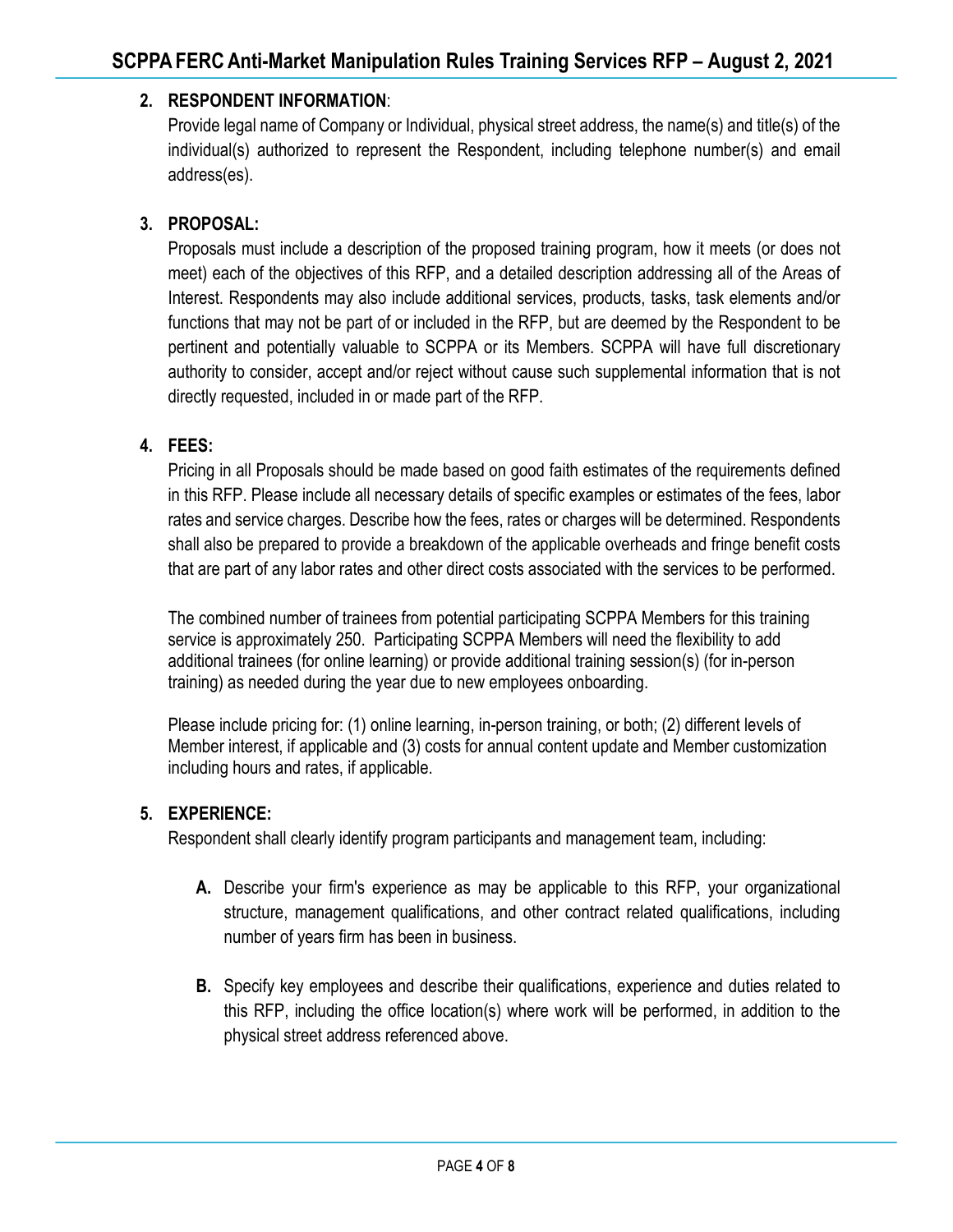- **C.** Provide a commitment statement for the retention and use of key employees as proposed, their availability to initiate and sustain the proposal, as well as planned supplemental employees if key personnel are not available to assure training program delivery.
- **D.** State whether Respondent will use subcontractors to perform services pursuant to the contract. Should the use of subcontractors be offered, the Respondent shall provide the same assurances of competence for the subcontractor, plus the demonstrated ability to manage and supervise the subcontracted work. Participating Members may request that subcontractors who do not perform services at a satisfactory level be removed from assignment and replaced with better-qualified individuals that meet the needs of the Member. Subcontractors shall not be allowed to further subcontract with others for work. The provisions of any contract resulting from this RFP shall apply to all subcontractors in the same manner as to the Respondent.
- **E.** Respondent shall indicate any and all pending litigation that could affect the viability of Respondent's proposal, continuance of existing contracts, operation or financial stability.

## **6. REFERENCES:**

- **A.** Describe whether the Respondent has, within the last five (5) years, rendered any service to SCPPA or to any of SCPPA's Members, either as a contractor or subcontractor, either under the current Respondent's name or any other name or organization. If so, please provide details (status as prime or subcontractor, brief description of the contract, contract start and end date, the contract administrator name, and total actual contract expenditures).
- **B.** If the Respondent has not rendered any service within the last five (5) years to SCPPA or to any of SCPPA's Members, then please provide references over that period with the details described above including the counterparty for which services were provided.
- **C.** Identify existing related or relevant training programs which Respondent developed, facilitated, and supported that would demonstrate Respondent's capabilities in this area.
- **D.** Describe relevant program development and implementation experience, approach, and provide a list of references for similar training programs completed.

## **V.PROPOSAL SUBMISSION DELIVERY REQUIREMENTS**

There will not be an initial Respondent's conference associated with this RFP. The deadline to submit Clarification questions on this RFP will be 4:00 PM (PT) – August 12, 2021. All questions should be submitted electronically via email to FERCAnti-MarketManipulationRulesTrainingServices@scppa.org referencing FERC Anti-Market Manipulation Rules Training Services in the subject line. Answers to questions that SCPPA, at its sole determination and discretion, deems to be substantive or that would place the inquisitor at a distinct and unfair advantage to other potential Respondents will be posted on SCPPA's website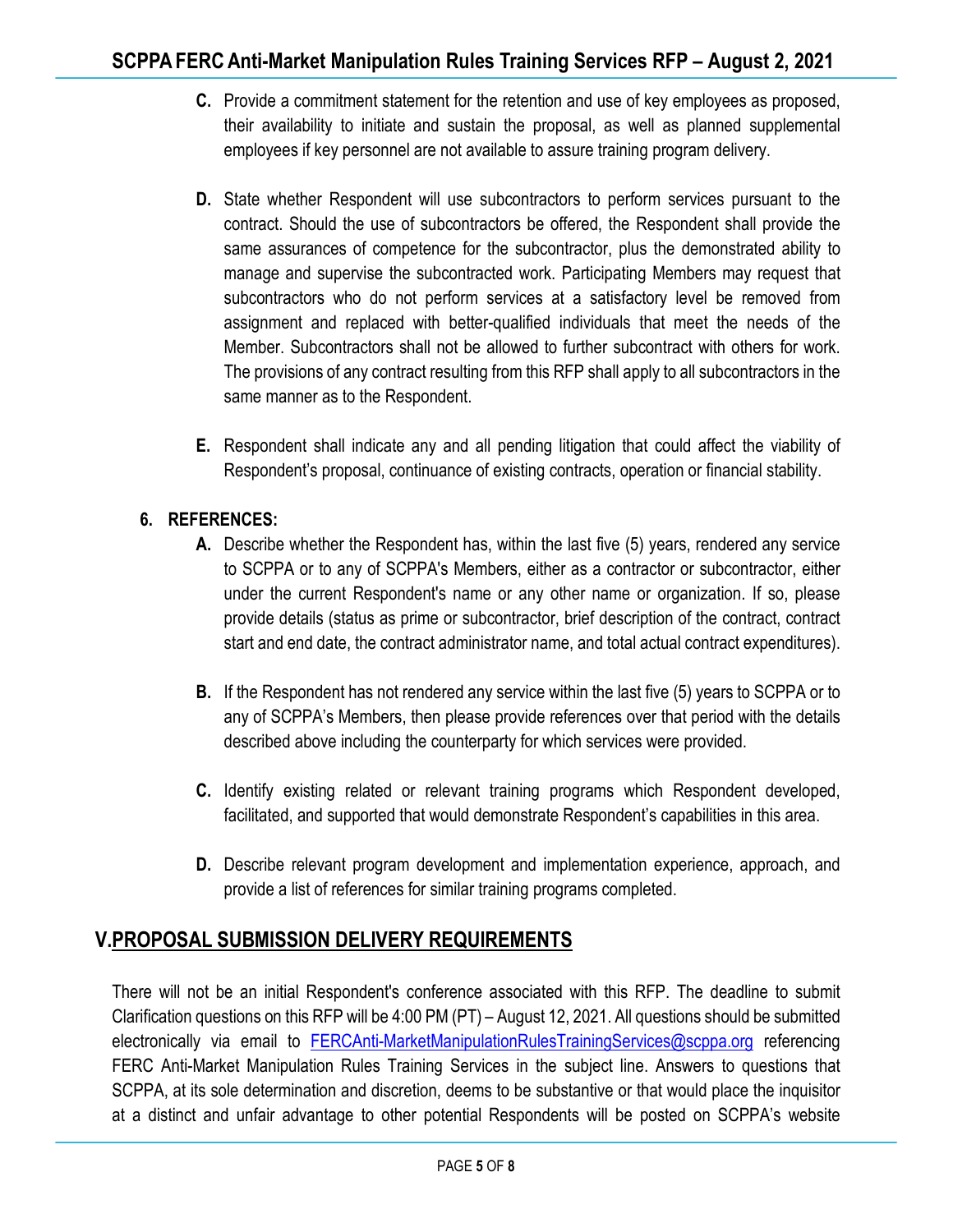## **SCPPAFERC Anti-Market Manipulation Rules Training Services RFP – August 2, 2021**

alongside the solicitation at **http://scppa.org/page/RFPs-Other** as soon as a practicable after the date received, but no later than 4:00 PM (PT) – August 19, 2021. It is the responsibility of potential Respondents to review this website for any and all postings.

One (1) electronic copy of your proposal and any supporting documentation must be delivered to FERCAnti-MarketManipulationRulesTrainingServices@scppa.org by no later than 4:00 PM (PT) – August 26, 2021.

Additionally, one (1) hard copy of your proposal, including a transmittal letter of authentic offer, and any supporting documentation may be, but is not required to be, submitted with the electronic copy of your submittal, by no later than the time and date referenced above, to:

> Southern California Public Power Authority FERC Anti-Market Manipulation Rules Training Services RFP Attention: Aileen Ma 1160 Nicole Court Glendora, CA 91740

No contact should be made with the Board of Directors, committees or working group representatives, or SCPPA Members concerning this RFP.

All information received by SCPPA in response to this RFP is subject to the California Public Records Act and may be subject to the California Brown Act and all submissions may be subject to review in the event of an audit.

## **VI.TERMS AND CONDITIONS**

- **1.** SCPPA reserves the right to cancel this RFP at any time, reject any and all proposals and to waive irregularities.
- **2.** SCPPA shall determine at its sole discretion the value of any and/or all proposals including price and non-price attributes.
- **3.** Proposals may be sub-divided or combined with other proposals, at SCPPA's sole discretion.
- **4.** SCPPA shall perform an initial screening evaluation to identify and eliminate any proposals that are, for example, not responsive to the RFP, do not meet the minimum requirements set forth in the RFP, are not economically competitive with other proposals, or are submitted by Respondents that lack appropriate creditworthiness, sufficient financial resources, or qualifications to provide dependable and reliable services for this RFP.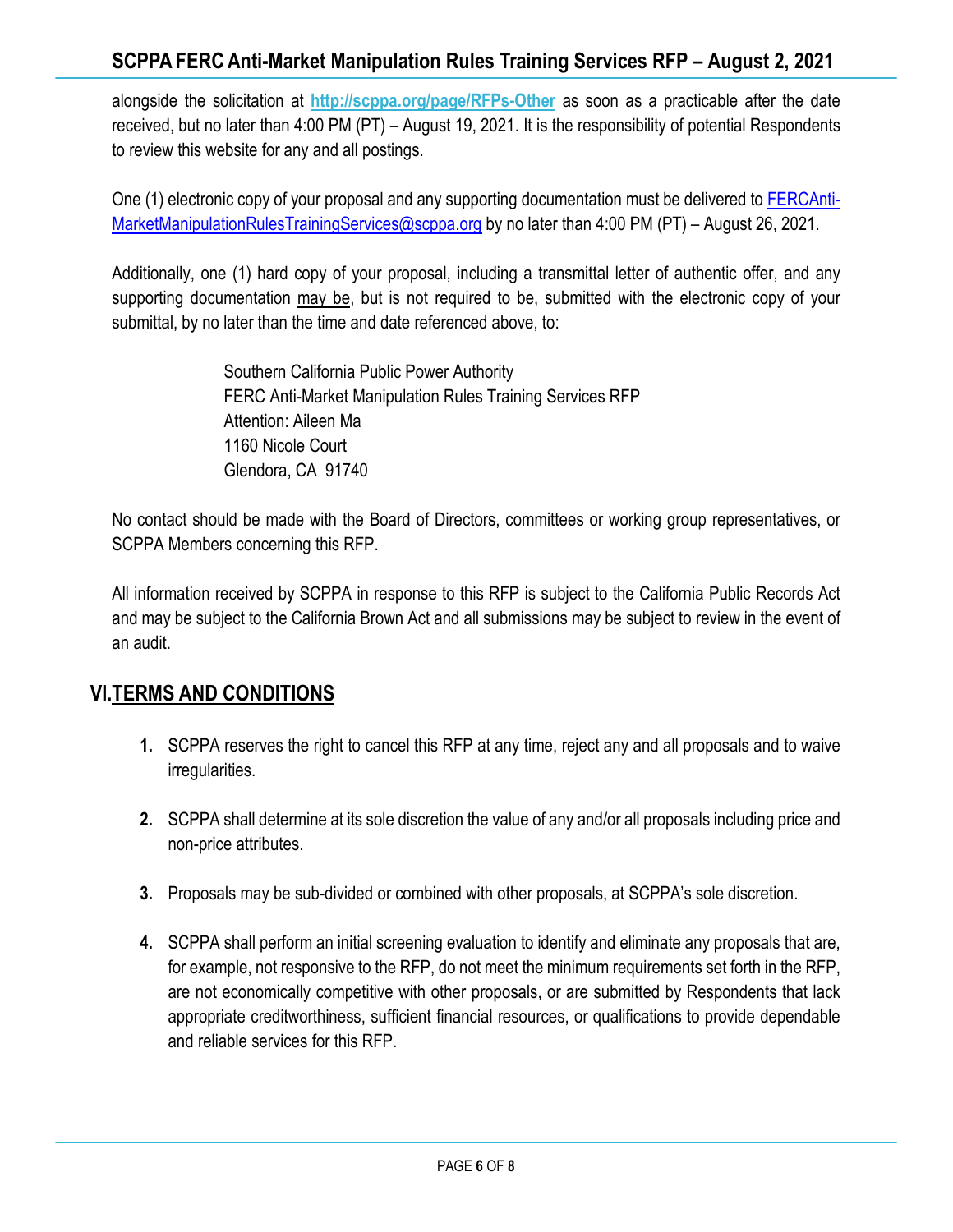- **5.** SCPPA reserves the right to submit follow up questions or inquiries to request clarification of information submitted and to request additional information from any one or more of the Respondents.
- **6.** SCPPA reserves the right, without qualification and in its sole discretion, to accept or reject any or all proposals for any reason without explanation to the Respondent, or to make any award to that Respondent, who, in the opinion of SCPPA, will provide the most value to SCPPA and its Members.
- **7.** SCPPA may decline to enter into any potential engagement agreement or contract with any Respondent, terminate negotiations with any Respondent, or to abandon the request for proposal process in its entirety.
- **8.** SCPPA reserves the right to make an award, at its sole discretion, irrespective of price or technical ability, if SCPPA determines that to do so would result in the greatest value to SCPPA and its Members.
- **9.** Those Respondents who submit proposals agree to do so without legal recourse against SCPPA, its Members, their directors, officers, employees and agents for rejection of their proposal(s) or for failure to execute or act on their proposal for any reason.
- **10.** SCPPA shall not be liable to any Respondent or party in law or equity for any reason whatsoever for any acts or omissions arising out of or in connection with this RFP.
- **11.** SCPPA shall not be liable for any costs incurred by any Respondents in preparing any information for submission in connection with this RFP process or any and all costs resulting from responding to this RFP. Any and all such costs whatsoever shall remain the sole responsibility of the Respondent.
- **12.** SCPPA may require certain performance assurances from Respondents prior to entering into negotiations for work that may result from this RFP. Such assurances may potentially include a requirement that Respondents provide some form of performance security.
- **13.** Prior to contract award, the successful Respondent shall supply a detailed breakdown of the applicable overheads and fringe benefit costs that are part of the labor rates and other direct costs associated with the services to be performed.
- **14.** SCPPA Members, either collectively or individually may contact Respondents to discuss or enter into negotiations regarding a proposal. SCPPA is not responsible or liable for individual Members interactions with the Respondent which are not entirely conducted through SCPPA or at SCPPA's option or election to engage the Respondent as defined within the RFP.